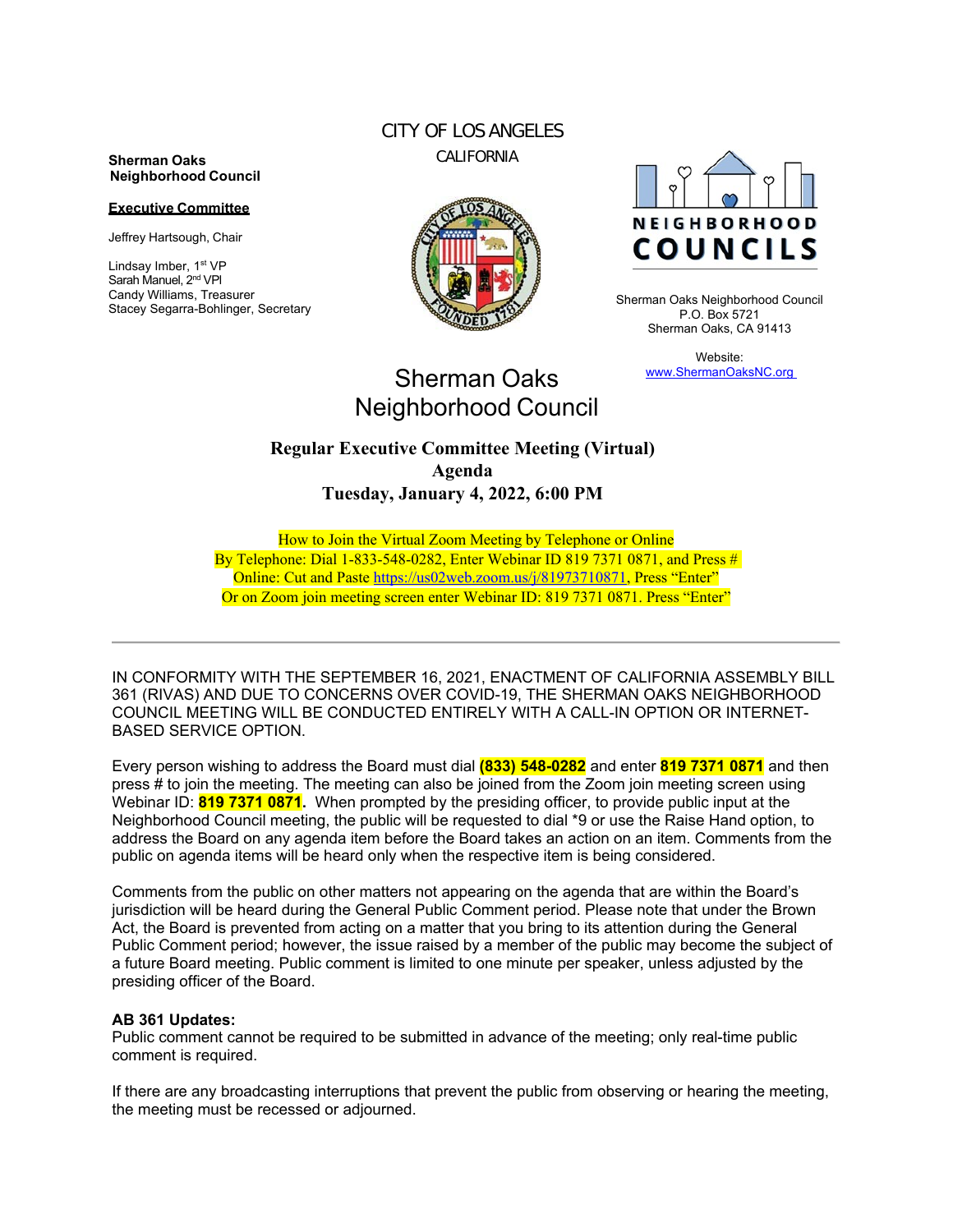Sherman Oaks Neighborhood Council Regular Executive Committee Meeting Agenda, Tuesday, January 4, 2022, 6:00 pm Page 2

If members of the public are unable to provide public comment or be heard due to issues within the Neighborhood Council's control, the meeting must be recessed or adjourned.

Any messaging or virtual background is in the control of the individual board member in their personal capacity and does not reflect any formal position of the Neighborhood Council or the City of Los Angeles.

*The Neighborhood Council system enables meaningful civic participation for all Angelenos and serves as a voice for improving government responsiveness to local communities and their needs. We are an advisory body to the City of Los Angeles, comprised of stakeholder volunteers who are devoted to the mission of improving our communities.*

- **1. Call to Order** Jeffrey Hartsough, President
- **2. Roll Call**
- **3. ADMINISTRATIVE MOTIONS,** Action item. Vote required.
	- **a.** A motion to approve the Minutes of the December 7, 2021, Executive Committee Meeting. Minutes Executive Committee December 7, 2021

### **4. Comments by Public Officials**

#### **5. President's Report**

- **6. Treasurer's Report/Finance Committee Candy Williams, Treasurer** 
	- a. Treasurer's Report
	- b. SONC Monthly Expenditure Report (MER) for the period ending November 30, 2021. SONC MER November 30, 2021

### **7. Public Comments –** Comments by the public on non-agenda items within the Executive Committee's jurisdiction.

## **8. Discussion regarding:**

- 1) SONC 2022
- 2) Engaging the Community Metro SCTP Special Board Meeting
- 3) Committee assignments
- 4) Training Board Retreat
- 5) Working Groups By-Laws and Standing Rules

#### **9. Agenda Items for the January 10, 2022, SONC Board Meeting**